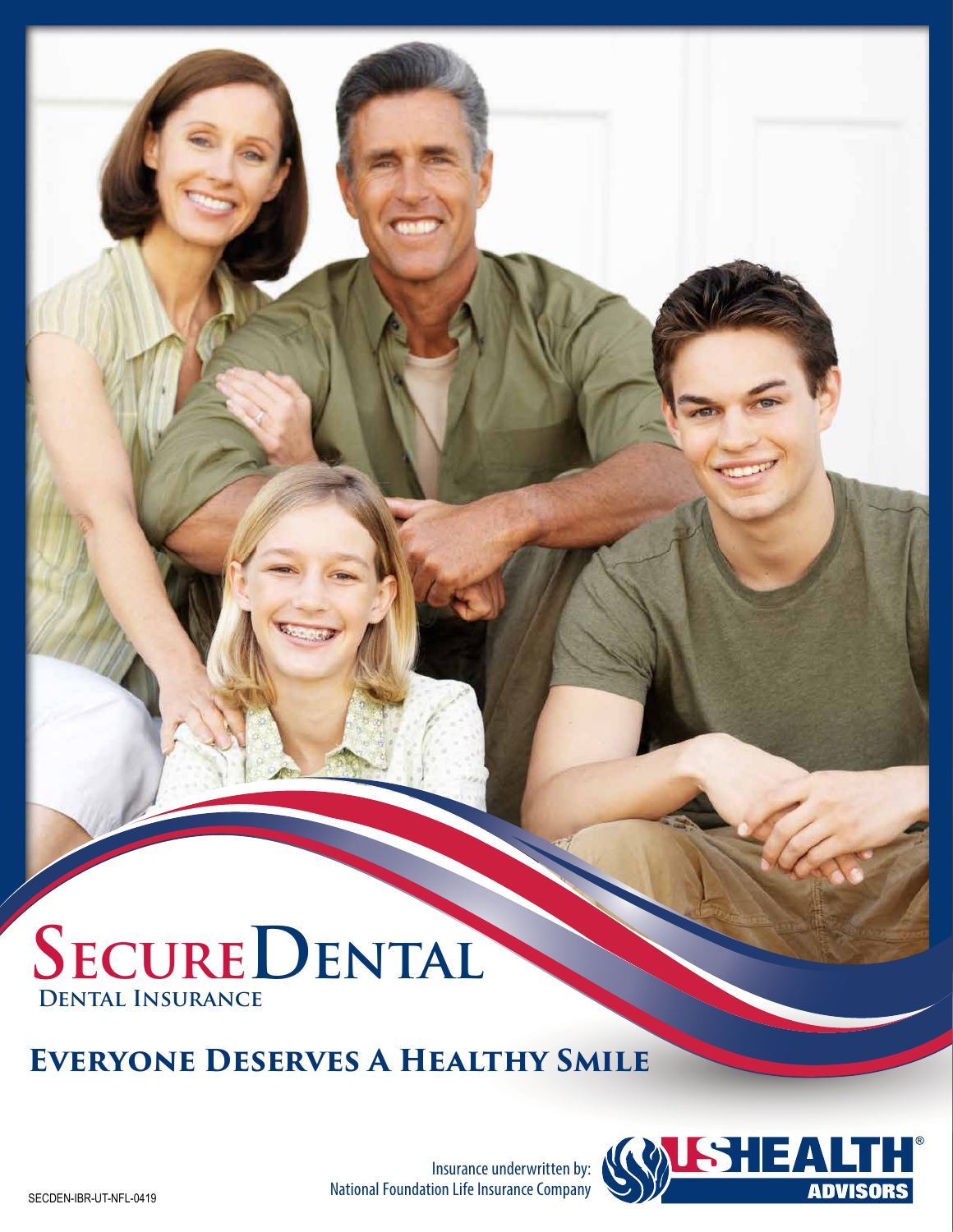| <b>Premium Plan</b>                                           |                                                                   |                   |                     |                         |  |  |  |  |
|---------------------------------------------------------------|-------------------------------------------------------------------|-------------------|---------------------|-------------------------|--|--|--|--|
| Deductibles \$50 per person, \$150 per family <sup>1,6</sup>  | Additional Orthodontic Deductible \$150 per person <sup>1,8</sup> |                   |                     |                         |  |  |  |  |
| <b>Coinsurance</b>                                            | <b>Preventive</b> <sup>9</sup><br>Care                            | <b>Basic Care</b> | <b>Major Care</b>   | <b>Orthodontic Care</b> |  |  |  |  |
| PPO (In-Network)                                              | $100\%^2$                                                         | $80%^{4}$         | $70\%$ <sup>5</sup> | 70%                     |  |  |  |  |
| Non-PPO (Out-of-Network)                                      | $80\%^{2,3}$                                                      | $60\%^{3,4}$      | $50\%^{3,5}$        | $50\%^{3,5}$            |  |  |  |  |
| <b>Calendar Year Maximum Per Insured</b>                      | \$1,500                                                           |                   |                     |                         |  |  |  |  |
| <b>Orthodontic Calendar Year Maximum Per Insured</b><br>\$400 |                                                                   |                   |                     |                         |  |  |  |  |
| Lifetime Maximum Orthodontic Benefit Per Insured \$1,000      |                                                                   |                   |                     |                         |  |  |  |  |

#### **Saver Plus Plan**

| <b>Deductibles</b> \$50 per person, \$150 per family <sup>1,6</sup> |                                        |                   |                     |                                                             |  |  |  |
|---------------------------------------------------------------------|----------------------------------------|-------------------|---------------------|-------------------------------------------------------------|--|--|--|
| <b>Coinsurance</b>                                                  | <b>Preventive</b> <sup>9</sup><br>Care | <b>Basic Care</b> | <b>Major Care</b>   | <b>Orthodontic Care</b>                                     |  |  |  |
| PPO (In-Network)                                                    | $100\%^2$                              | $70%^{4}$         | $60\%$ <sup>5</sup> | Discounted Services at a Participating Dentist <sup>7</sup> |  |  |  |
| Non-PPO (Out-of-Network)                                            | $80\%$ <sup>2,3</sup>                  | $50\%^{3,4}$      | $50\%^{3,5}$        |                                                             |  |  |  |
| <b>Calendar Year Maximum Per Insured</b> \$1,000                    |                                        |                   |                     |                                                             |  |  |  |

| <b>Saver Plan</b>                                                   |                                                                                 |                     |                                                             |                         |  |  |  |  |
|---------------------------------------------------------------------|---------------------------------------------------------------------------------|---------------------|-------------------------------------------------------------|-------------------------|--|--|--|--|
| <b>Deductibles</b> \$50 per person, \$150 per family <sup>1,6</sup> |                                                                                 |                     |                                                             |                         |  |  |  |  |
| <b>Coinsurance</b>                                                  | <b>Preventive</b> <sup>9</sup><br>Care                                          | <b>Basic Care</b>   | <b>Major Care</b>                                           | <b>Orthodontic Care</b> |  |  |  |  |
| PPO (In-Network)                                                    | $100\%^2$                                                                       | $60\%$ <sup>4</sup> | Discounted Services at a Participating Dentist <sup>7</sup> |                         |  |  |  |  |
| Non-PPO (Out-of-Network)                                            | $70\%$ <sup>2,3</sup>                                                           | $50\%^{3,4}$        |                                                             |                         |  |  |  |  |
| <b>Calendar Year Maximum Per Insured \$500</b>                      |                                                                                 |                     |                                                             |                         |  |  |  |  |
| <sup>1</sup> Family limit of 3 per Person Deductibles               | <sup>6</sup> Separate \$50 Deductible For Non-Participating Dentist per Insured |                     |                                                             |                         |  |  |  |  |

 $2^2$ Not subject to benefit waiting period  $2^7$ <sup>3</sup>Subject to network fee schedule 4 Subject to 6 month benefit waiting period <sup>8</sup> <sup>5</sup>Subject to a 12 month benefit waiting period states are set on the state of  $9$ 

These services are not covered under the Policy but are subject to a discount of up to 20% if you see a Participating Dentist.

Separate \$150 Deductible for Non-Participating Orthodontic Dental Care per Insured Not subject to Calendar Year Deductible when received from a Participating Dentist

# **Benefits & Discounts1**

# **Preventive Dental Care4**

- $\cdot$  Initial & Periodic oral examinations<sup>2</sup>
- Intraoral X-rays, with/without bitewings *Limit one series every thirty-six months per Insured*
- Bitewing X-rays *Limit one set every twelve months per Insured*
- Prophylaxis (cleaning of the teeth) with/without oral examination<sup>2</sup>
- Periodontal Prophylaxis (deep scaling & cleaning)<sup>2</sup>
- Topical fluoride for Insureds under fourteen years of age *One treatment every twelve months per Insured*
- Topical sealant posterior tooth for Insureds under fourteen (14) years of age $3$
- Space maintainers (fixed/lateral) for missing primary teeth

# **Basic Dental Care**

- General anesthesia, when Dentally Necessary & in connection w/Oral Surgery
- Amalgam, silicate cement, acrylic or plastic fillings
- Simple tooth Extractions
- Temporary treatment to relieve dental pain
- Non-routine X-rays
- Full mouth or panoramic x-rays
- Oral Surgery

1 Benefits are subject to the Calendar Year Deductible and Calendar Year Maximum specified above per Insured 2 One during a consecutive six months per Insured 3 One treatment per tooth every consecutive thirty-six months per Insured

4 Not subject to Calendar Year Deductible when received from a Participating Dentist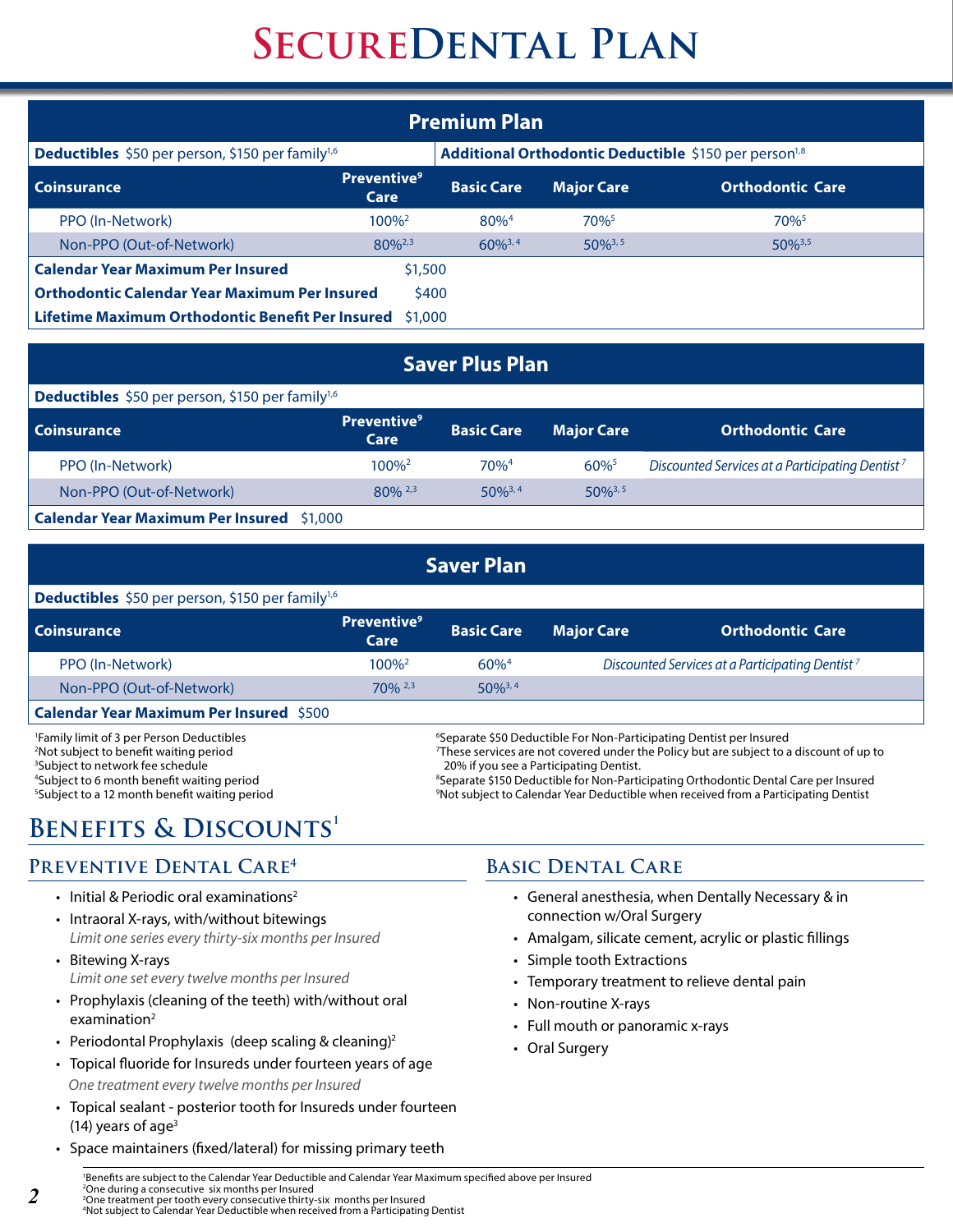

#### **Major Dental Care (insurance Benefits for Premium & Saver Plus Plans)**

- Onlays/Inlay fillings, two or three surfaces
- Single Crown restorations
- Dentures, including fixed or removable prosthetic devices, complete Dentures, upper & lower
- Partial Dentures lower, with two clasps & gold lingual bar upper w/two clasps & gold palatal bar
- Bridge Pontics
- Abutment Crowns
- Root Canal Therapy, including treatment plan & follow-up care
- Apicoectomy *If performed with a root canal, this service will be considered a separate service*
- Gingivectomy or gingivoplasty, per quadrant
- Osseous surgery, per quadrant

*If more than one (1) periodontal surgery service is performed per quadrant, only the most inclusive surgical service performed will be considered a Covered Dental Expense*

- Periodontic scaling
- Surgical Extractions of an impacted tooth, including full bony impaction
- Repairs & adjustments to Dentures

*This will not be considered a Covered Dental Expense if performed within six (6) months of: Denture installation; adjustments to Dentures or Partial Dentures; replacement of a broken tooth or complete or Partial Denture; other Denture repairs; and recementing of a bridge*

• Implants

#### **Orthodontic Care (insurance Benefits for Premium Plan only)**

- Periodic oral evaluation<sup>1</sup>
- Comprehensive oral evaluation $1 -$  new or established patient
- $\cdot$  Re-evaluation<sup>1</sup> *limited, problem focused (established patient, not post-operative visit)*
- Comprehensive periodic evaluation<sup>1</sup> new or established patient
- Intraoral complete series (including bitewings)<sup>1</sup>
- Panoramic film, including bitewings & periapicals if necessary<sup>1</sup>
- Cephalometric film
- Oral/facial images<sup>1</sup> (includes intra & extraoral images)
- Diagnostic casts $<sup>1</sup>$ </sup>
- Transseptal fiberotomy, supra crestal fiberotomy, by report
- Limited Orthodontic treatment of the primary dentition
- Limited Orthodontic treatment of the transitional dentition
- Limited Orthodontic treatment of the adolescent dentition
- Limited Orthodontic treatment of the adult dentition
- Interceptive Orthodontic Treatment of the primary dentition
- Interceptive Orthodontic Treatment of the transitional dentition
- Comprehensive Orthodontic Treatment of the transitional dentition
- Comprehensive Orthodontic Treatment of the adolescent dentition
- Comprehensive Orthodontic Treatment of the adult dentition
- Removable appliance therapy<sup>1</sup>
- Fixed appliance therapy<sup>1</sup>
- Pre-orthodontic treatment visit
- Periodic Orthodontic treatment visit (as part of contract)
- Orthodontic retention (removal of appliances, construction & placement of retainer(s))
- Orthodontic treatment (alternative billing to a contract fee)
- Repair of Orthodontic appliance
- Replacement of lost or broken retainer (limited to replacement of broken retainer)
- Rebonding or recementing, and/or repair, as required of fixed retainers

### **Dental Network Discounts**

Saver Plan and Saver Plus Plan members may take advantage of savings on the following services, when services are provided by a Participating Dentist:

- Save up to 20%<sup>2</sup> on most major dental procedures<sup>3</sup>, including onlays/inlay fillings, single crown restorations, dentures, bridge pontics, root canal therapy, surgical extractions of impacted teeth, and implants.
- Save up to 20%<sup>2</sup> on orthodontic care<sup>4</sup>, including braces and retainers for children and adults, diagnostic casts, oral/facial images, and fixed appliance therapy.

4 Discount services for Saver Plan and Saver Plus Plan Members

<sup>1</sup> If performed in connection with Orthodontic Treatment Plan

<sup>2</sup> Actual savings may vary depending on your geographic location and the Participating Dentist You select 3 Discount services for Saver Plan Members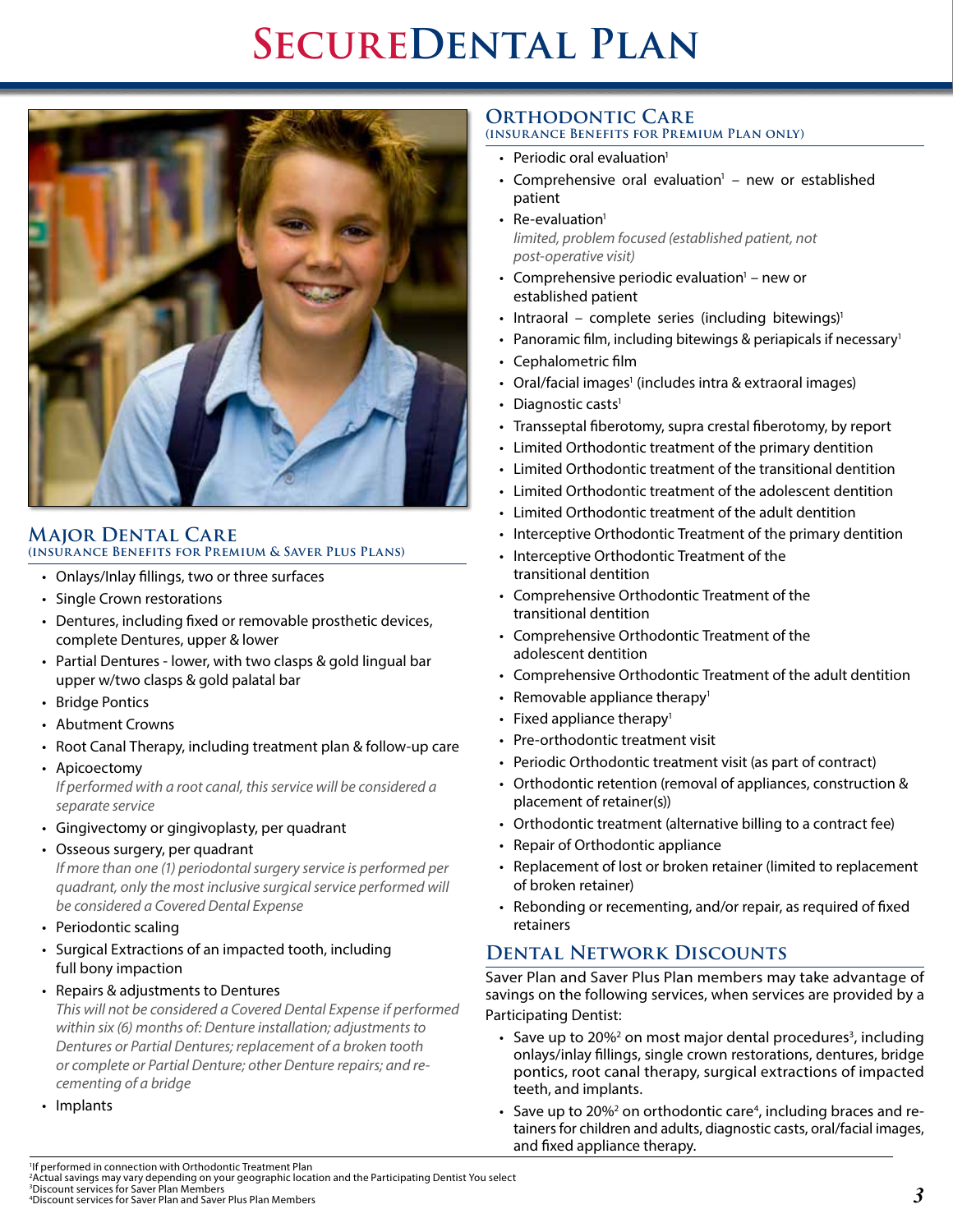### **Termination**

Your Policy is guaranteed renewable to age sixty-five (65) or in the event an Insured otherwise becomes a Medicare enrollee.

An Insured's coverage ends on the earlier of: with respect to Your Spouse who is covered under the Policy, the premium due date in the month following the effective date of Your divorce decree, annulment or court approved separation; the date Your child(ren) who are covered under the Policy reach the limiting age as defined by Your state; the due date of any unpaid Renewal Premium, subject to the grace period; the date You terminate coverage by notifying Us of the date You desire coverage to terminate and specify the Insured whose coverage is to terminate; the date We are required by the order of an appropriate regulatory authority to non-renew or cancel the Policy; the date We cease offering and renewing the same form of coverage as the Policy in Your state in which case You will be given a minimum of ninety (90) days prior written notice mailed to Your last known address; the date We receive due proof that fraud or intentional misrepresentation of material fact existed in applying for the Policy or in filing a claim for Benefits under the Policy; Orthodontic Benefits for an Insured if the total amount of any orthodontic payments made by Us are equal to the Lifetime Maximum Orthodontic Benefit for such Insured; or with respect to You and Your Spouse who is covered under the Policy, the premium due date in the month following the attainment of age 65 or You, or in the event Your Spouse, are eligible for Medicare. Coverage will not end for a child that is dependent on You for support and maintenance and incapable of self-support because of a mental handicap or physical disability. Such coverage will continue as long as the Policy stays in force and the child remains dependent. Proof of such handicap or disability must be furnished to Us within 31 days prior to the child reaching the limiting age, and thereafter upon Our request, but not more frequently than annually after the 2 year period following the child's attainment of the limiting age.

# **INSURANCE WITH OTHER INSURERS**

Benefits under the SecureDental Dental Insurance Plan may be reduced when an Insured has more than one plan, covering the same loss, and it was not disclosed to Us. The SecureDental Dental Insurance Plan contains an Insurance With Other Insurers provision which says that liability under the SecureDental Dental Insurance Plan shall only be for a certain proportion of the total loss amount when taking this coverage and Your other coverage into consideration.

# **Pre-Treatment Estimate of Benefits**

An Insured may find the amount payable by the Policy prior to having a Dentist begin any extensive treatment. Your Dentist may submit the treatment plan to Us prior to services being performed. We will notify You and the Dentist, in advance regarding what benefits are considered Covered Dental Expenses or Covered Orthodontic Expenses, how much is payable under the Policy and how much You will be responsible for paying.

The Pre-Treatment Estimate is not a guarantee of payment. Benefits are payable if coverage is in effect on the date Covered Dental Expenses or Covered Orthodontic Expenses are performed, subject to the definitions, exclusions, and limitations, and Benefit Waiting Periods.

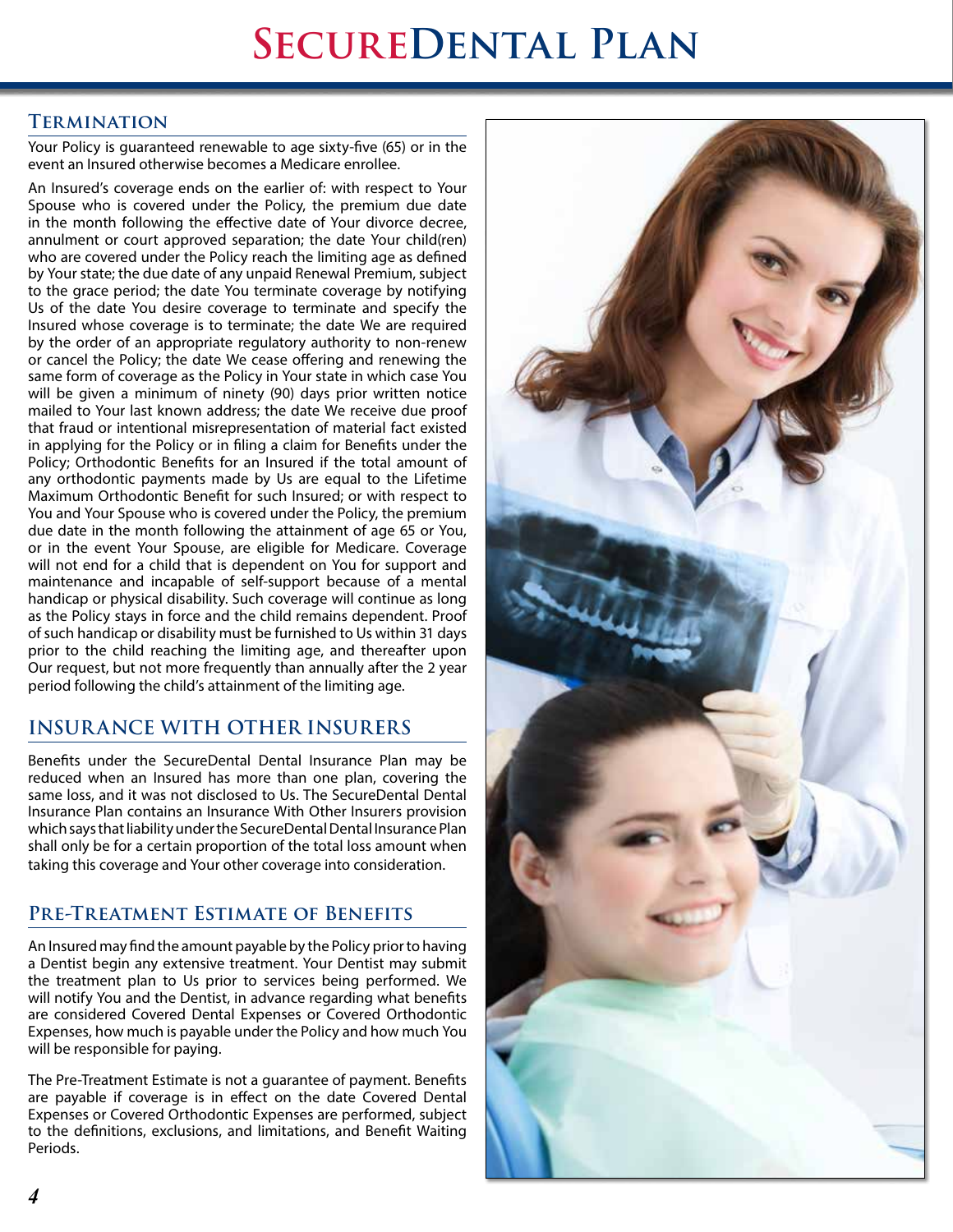### **Premium Plan Limitations**

In addition to any other provisions of the Policy, Benefits and coverage are limited as follows:

- The amount of the Calendar Year Maximum Dental Benefit Per Insured shall not exceed the sum of \$1,500, with an additional \$400 Calendar Year Maximum Orthodontic Benefit per Insured and Lifetime Maximum Orthodontic Benefit Per Insured of \$1,000.
- No Benefits are payable under the BASIC DENTAL CARE provision unless they are incurred at least six (6) months after the Issue Date.
- No Benefits are payable under the MAJOR DENTAL CARE provision unless they are incurred at least twelve (12) months after the Issue Date.
- No Benefits are payable under the ORTHODONTIC DENTAL EXPENSES provision unless they are incurred at least twelve (12) months after the Issue Date.

# **Premium Plan Non-Covered Items**

Coverage under the Policy is limited as provided by the definitions, terms, conditions, limitations, and exclusions contained in each and every section of the Policy. In addition, the Policy does not provide coverage for professional and dental services Provided to an Insured or any payment obligation for Us under the Policy for any of the following, all of which are excluded from coverage:

- any expenses for treatments, care, procedures, services or supplies which are not Covered Dental Expenses or Covered Orthodontic Expenses incurred by a Covered Insured, and which are not specifically enumerated in the COVERED DENTAL EXPENSE or COVERED ORTHODONTIC EXPENSE section of the Policy;
- treatments, care, procedures, services or supplies received before the Policy Issue Date;
- Covered Dental Expense or Covered Orthodontic Expense received after the Policy terminates, regardless of when the condition originated;
- Covered Dental Expenses that exceed the amount of the Calendar Year Maximum Dental Benefit Per Insured;
- Covered Orthodontic Expenses that exceed the amount of the Calendar Year Maximum Orthodontic Benefit Per Insured;
- Prescription Drugs;
- any treatments, care, procedures, services or supplies which are not specifically enumerated in the COVERED DENTAL EXPENSES or COVERED ORTHODONTIC EXPENSE sections of the Policy and any optional coverage rider attached to the Policy;
- any professional services for which the Insured and/or any covered family member are not legally liable for payment;
- any professional services for which the Insured and/or any covered family member were once legally liable for payment, but from which liability the Insured and/or family member were released;
- Dental Injury or Dental Sickness due to any act of war (whether declared or undeclared);
- services provided by any state or federal government agency, including the Veterans Administration unless, by law, an Insured must pay for such services;
- any dental conditions for which the covered Insured has received or is entitled to receive compensation for that particular dental condition under any Worker's Compensation or Occupational Disease Law;
- expenses incurred for oral hygiene instructions, a plaque control program or dietary instructions;
- expenses incurred for dental care which is not customarily performed, which is experimental in nature or which is not considered acceptable by the American Dental Association or Federal Drug Administration;
- any professional and dental services provided an Insured in treatment of a Dental Sickness or Dental Injury caused or contributed to by such Insured's being intoxicated or under the influence of any drug, narcotic or hallucinogens unless administered on the advice of a Provider, and taken in accordance with the limits of such advice;
- intentionally self-inflicted Dental Injury, suicide or any suicide attempt while sane or insane;
- Dental Sickness or Dental Injury while serving in one of the branches of the armed forces of the United States of America;
- Dental Sickness or Dental Injury while in a foreign country and serving on active duty in the United States Army, Navy, Marine Corp or Air Force Reserves or the National Guard;
- Dental Sickness or Dental Injury while serving on active duty in the armed forces of any foreign country or any international authority;
- services Provided by You or a provider who is a member of an Insured's Family;
- any dental condition excluded by name or specific description by either the Policy or any riders, endorsements, or amendments attached to the Policy;
- any loss to which a contributing cause was the Insured's being voluntarily engaged in an illegal occupation or illegal activity;
- participation in aviation, except as fare-paying passenger traveling on a regular scheduled commercial airline flight;
- cosmetic surgery or cosmetic dentistry, except for Dentally Necessary cosmetic surgery which is incidental to or following surgery resulting from trauma or infection to correct a normal bodily function;
- Temporomandibular Joint Disorder (TMJ) and Craniomandibular Disorder (CMD);
- treatment received outside of the United States;
- treatment on or to the teeth or gums for cosmetic purposes, including charges for personalizations, characterizations or Dentures;
- replacement of lost or stolen prosthetics;
- restorative services (i.e. the initial placement of a complete or Partial Denture or for Fixed Bridgework) or Endodontic therapy if it involves the replacement of one or more natural teeth missing on the Issue Date of the Policy or when initial preparations were started prior to the Issue Date as shown on the Policy Schedule;
- restorative services for one (1) or more natural teeth missing on the Issue Date as shown on the Policy Schedule of the Policy will be considered Covered Dental Service if incurred five (5) years after the Issue Date;
- dental services performed in a hospital and any related expenses;
- replacement of an appliance or prosthetic device, Crown, cast restoration or a Fixed Bridge within five (5) years after the date it was last placed. This exclusion does not apply if replacement is due to accidental Dental Injury received while covered under the Policy;
- treatment of cleft palate, except for a newborn child covered under the Policy from birth, andontia or mandibular prognathicism;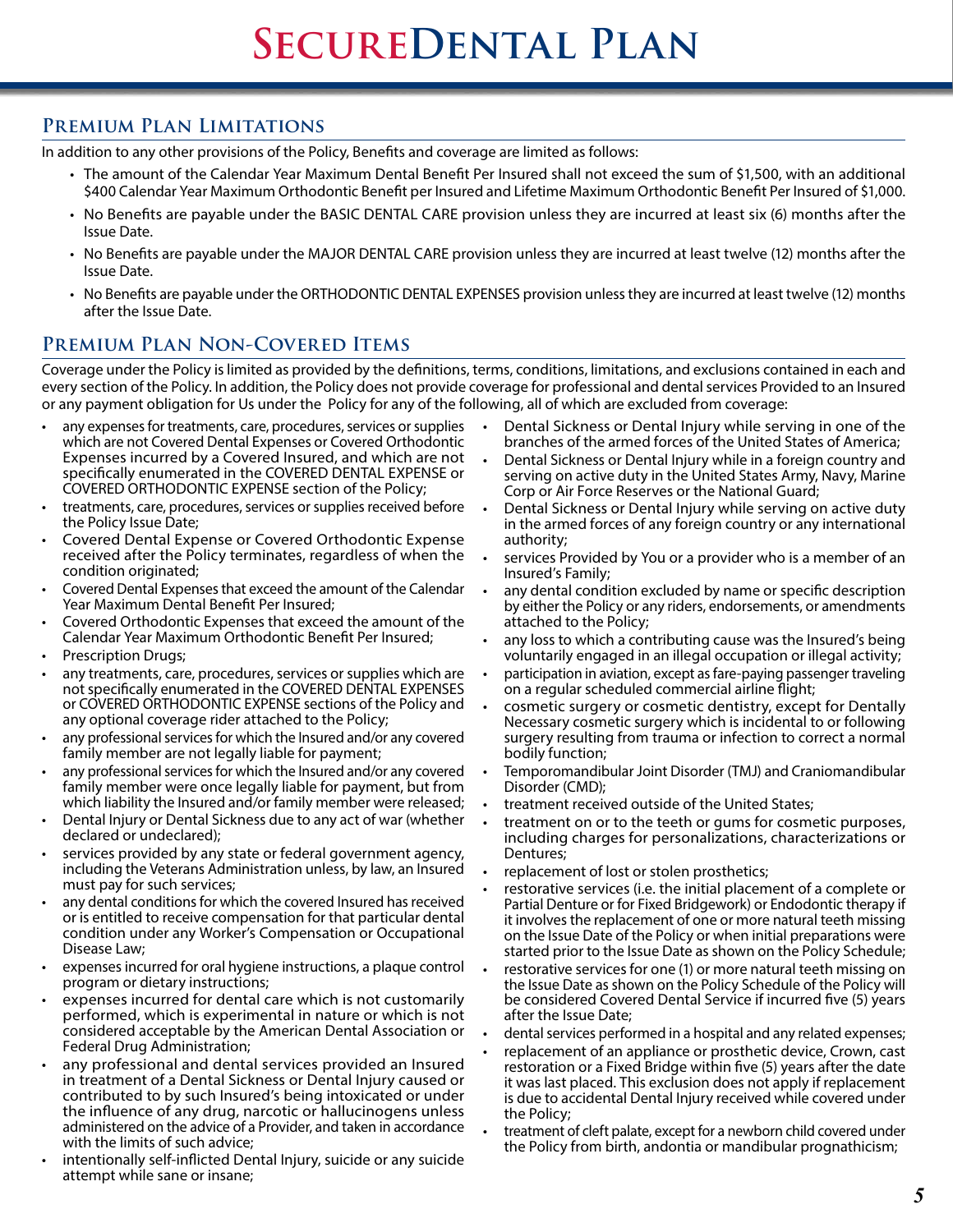### **Premium Plan Non-Covered Items, continued**

- general anesthesia, except as specifically provided in the COVERED DENTAL EXPENSES section;
- placement of bone grafts or extra-oral substances in the treatment of periodontal disorders;
- the use of unilateral, removable prosthetics;
- Orthodontic diagnosis or treatment, except as provided in the COVERED ORTHODONTIC EXPENSE provision;
- charges incurred by an Insured due to broken or cancelled appointments;

#### **Saver Plus Plan Limitations**

In addition to any other provisions of the Policy, Benefits and coverage are limited as follows:

- The amount of the Calendar Year Maximum Dental Benefit Per Insured shall not exceed the sum of \$1,000.
- No Benefits are payable under the BASIC DENTAL CARE provision unless they are incurred at least six (6) months after the Issue Date.
- No Benefits are payable under the MAJOR DENTAL CARE provision unless they are incurred at least twelve (12) months after the Issue Date.

#### **Saver Plus Plan Non-Covered Items**

Coverage under the Policy is limited as provided by the definitions, terms, conditions, limitations, and exclusions contained in each and every section of the Policy. In addition, the Policy does not provide coverage for professional and dental services Provided to an Insured or any payment obligation for Us under the Policy for any of the following, all of which are excluded from coverage:

- any expenses for treatment, care, procedures, services or supplies which are not Covered Dental Expenses incurred by a Covered Insured, and which are not specifically enumerated in the COVERED DENTAL EXPENSE section of the Policy;
- treatments, care, procedures, services or supplies received before the Policy Issue Date;
- Covered Dental Expense received after the Policy terminates, regardless of when the condition originated;
- Covered Dental Expenses that exceed the amount of the Calendar Year Maximum Dental Benefit Per Insured;
- Prescription Drugs;
- any treatments, care, procedures, services or supplies which are not specifically enumerated in the COVERED DENTAL EXPENSES section of the Policy and any optional coverage rider attached to the Policy;
- any professional services for which the Insured and/or any covered family member are not legally liable for payment;
- any professional services for which the Insured and/or any covered family member were once legally liable for payment, but from which liability the Insured and/or family member were released;
- Dental Injury or Dental Sickness due to any act of war (whether declared or undeclared);
- services provided by any state or federal government agency, including the Veterans Administration unless, by law, an Insured must pay for such services;
- any dental conditions for which the covered Insured has received or is entitled to receive compensation for that particular dental condition under any Worker's Compensation or Occupational Disease Law;
- expenses incurred for oral hygiene instructions, a plaque control program or dietary instructions;
- expenses incurred for dental care which is not customarily performed, which is experimental in nature or which is not considered acceptable by the American Dental Association or Federal Drug Administration;
- any professional and dental services provided an Insured in treatment of a Dental Sickness or Dental Injury caused or contributed to by such Insured's being intoxicated or under the influence of any drug, narcotic or hallucinogens unless administered on the advice of a Provider, and taken in accordance with the limits of such advice;
- intentionally self-inflicted Dental Injury, suicide or any suicide attempt while sane or insane;
- Dental Sickness or Dental Injury while serving in one of the branches of the armed forces of the United States of America;
- Dental Sickness or Dental Injury while in a foreign country and serving on active duty in the United States Army, Navy, Marine Corp or Air Force Reserves or the National Guard;
- Dental Sickness or Dental Injury while serving on active duty in the armed forces of any foreign country or any international authority;
- services Provided by You or a provider who is a member of an Insured's Family;
- Crowns for teeth that are restorable by other means or for the purpose of periodontal splinting;
- Crowns, fillings or appliances that are used to correct (splint) teeth, or change or alter the way the teeth meet, including altering the vertical dimension, restoring the bite (occlusion) or for cosmetic purposes;
- orthognathic surgery; and
- expenses which exceed 100% of those actually incurred by the covered Insured.

- any dental condition excluded by name or specific description by either the Policy or any riders, endorsements, or amendments attached to the Policy;
- any loss to which a contributing cause was the Insured's being voluntarily engaged in an illegal occupation or illegal activity;
- participation in aviation, except as fare-paying passenger traveling on a regular scheduled commercial airline flight;
- cosmetic surgery or cosmetic dentistry, except for Dentally Necessary cosmetic surgery which is incidental to or following surgery resulting from trauma or infection to correct a normal bodily function;
- Temporomandibular Joint Disorder (TMJ) and Craniomandibular Disorder (CMD);
- treatment received outside of the United States;
- treatment on or to the teeth or gums for cosmetic purposes, including charges for personalizations, characterizations or Dentures;
- replacement of lost or stolen prosthetics;
- restorative services (i.e. the initial placement of a complete or Partial Denture or for Fixed Bridgework) or Endodontic therapy if it involves the replacement of one or more natural teeth missing on the Issue Date of the Policy or when initial preparations were started prior to the Issue Date as shown on the Policy Schedule;
- restorative services for one (1) or more natural teeth missing on the Issue Date as shown on the Policy Schedule of the Policy will be considered Covered Dental Service if incurred five (5) years after the Issue Date;
- dental services performed in a hospital and any related expenses;
- replacement of an appliance or prosthetic device, Crown, cast restoration or a Fixed Bridge within five (5) years after the date it was last placed. This exclusion does not apply if replacement is due to accidental Dental Injury received while covered under the Policy;
- treatment of cleft palate, except for a newborn child covered under the Policy from birth, andontia or mandibular prognathicism;
- general anesthesia, except as specifically provided in the COVERED DENTAL EXPENSES section;
- placement of bone grafts or extra-oral substances in the treatment of periodontal disorders;
- the use of unilateral, removable prosthetics;
- Orthodontic diagnosis or treatment;
- charges incurred by an Insured due to broken or cancelled appointments;
- Crowns for teeth that are restorable by other means or for the purpose of periodontal splinting;
- Crowns, fillings or appliances that are used to correct (splint) teeth, or change or alter the way the teeth meet, including altering the vertical dimension, restoring the bite (occlusion) or for cosmetic purposes;
- orthognathic surgery; and
- expenses which exceed 100% of those actually incurred by the covered Insured.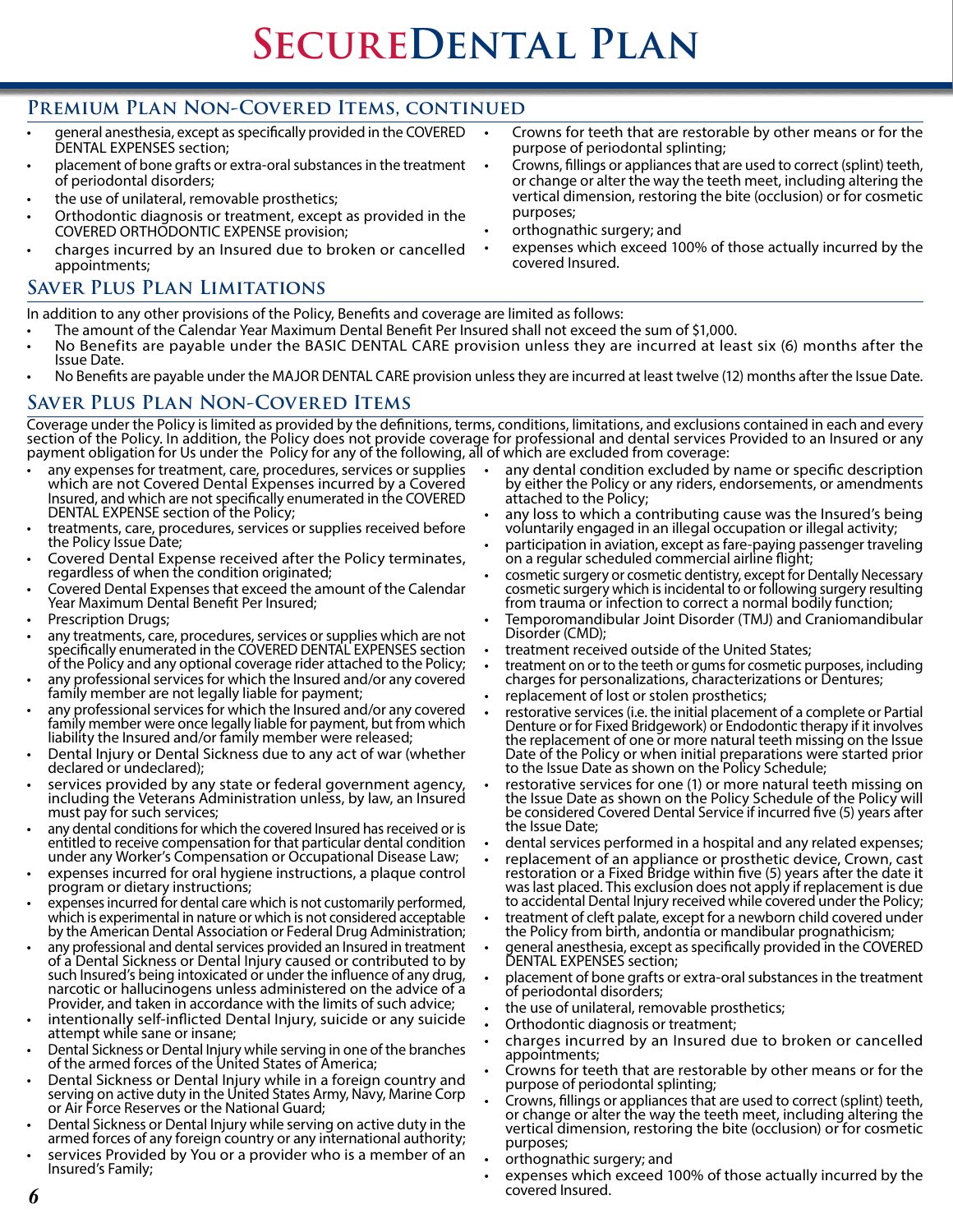### **Saver Plan Limitations**

In addition to any other provisions of the Policy, Benefits and coverage are limited as follows:

- The amount of the Calendar Year Maximum Dental Benefit Per Insured shall not exceed the sum of \$500.
- No Benefits are payable under the BASIC DENTAL CARE provision unless they are incurred at least six (6) months after the Issue Date.

## **Saver Plan Non-Covered Items**

Coverage under the Policy is limited as provided by the definitions, terms, conditions, limitations, and exclusions contained in each and every section of the Policy. In addition, the Policy does not provide coverage for professional and dental services Provided to an Insured or any payment obligation for Us under the Policy for any of the following, all of which are excluded from coverage:

- any expenses for treatment, care, procedures, services or supplies which are not Covered Dental Expenses incurred by a Covered Insured, and which are not specifically enumerated in the COVERED DENTAL EXPENSE section of the Policy;
- treatments, care, procedures, services or supplies received before the Policy Issue Date;
- Covered Dental Expense received after the Policy terminates, regardless of when the condition originated;
- Covered Dental Expenses that exceed the amount of the Calendar Year Maximum Dental Benefit Per Insured;
- Prescription Drugs:
- any treatments, care, procedures, services or supplies which are not specifically enumerated in the COVERED DENTAL EXPENSES section of the Policy and any optional coverage rider attached to the Policy;
- any professional services for which the Insured and/or any covered family member are not legally liable for payment;
- any professional services for which the Insured and/or any covered family member were once legally liable for payment, but from which liability the Insured and/or family member were released;
- Dental Injury or Dental Sickness due to any act of war (whether declared or undeclared);
- services provided by any state or federal government agency, including the Veterans Administration unless, by law, an Insured must pay for such services;
- any dental conditions for which the covered Insured has received or is entitled to receive compensation for that particular dental condition under any Worker's Compensation or Occupational Disease Law;
- expenses incurred for oral hygiene instructions, a plaque control program or dietary instructions;
- expenses incurred for dental care which is not customarily performed, which is experimental in nature or which is not considered acceptable by the American Dental Association or Federal Drug Administration;
- any professional and dental services provided an Insured in treatment of a Dental Sickness or Dental Injury caused or contributed to by such Insured's being intoxicated or under the influence of any drug, narcotic or hallucinogens unless administered on the advice of a Provider, and taken in accordance with the limits of such advice;
- intentionally self-inflicted Dental Injury, suicide or any suicide attempt while sane or insane;
- Dental Sickness or Dental Injury while serving in one of the branches of the armed forces of the United States of America;
- Dental Sickness or Dental Injury while in a foreign country and serving on active duty in the United States Army, Navy, Marine Corp or Air Force Reserves or the National Guard;
- Dental Sickness or Dental Injury while serving on active duty in the armed forces of any foreign country or any international authority;
- services Provided by You or a provider who is a member of an Insured's Family;
- any dental condition excluded by name or specific description by either the Policy or any riders, endorsements, or amendments attached to the Policy;
- any loss to which a contributing cause was the Insured's being voluntarily engaged in an illegal occupation or illegal activity;
- participation in aviation, except as fare-paying passenger traveling on a regular scheduled commercial airline flight;
- cosmetic surgery or cosmetic dentistry, except for Dentally Necessary cosmetic surgery which is incidental to or following surgery resulting from trauma or infection to correct a normal bodily function;
- Temporomandibular Joint Disorder (TMJ) and Craniomandibular Disorder (CMD);
- treatment received outside of the United States;
- treatment on or to the teeth or gums for cosmetic purposes, including charges for personalizations, characterizations or Dentures;
- replacement of lost or stolen prosthetics;
- restorative services (i.e. the initial placement of a complete or Partial Denture or for Fixed Bridgework) or Endodontic therapy if it involves the replacement of one or more natural teeth missing on the Issue Date of the Policy or when initial preparations were started prior to the Issue Date as shown on the Policy Schedule;
- restorative services for one (1) or more natural teeth missing on the Issue Date as shown on the Policy Schedule of the Policy will be considered Covered Dental Service if incurred five (5) years after the Issue Date;
- dental services performed in a hospital and any related expenses;
- replacement of an appliance or prosthetic device, Crown, cast restoration or a Fixed Bridge within five (5) years after the date it was last placed. This exclusion does not apply if replacement is due to accidental Dental Injury received while covered under the Policy;
- treatment of cleft palate, except for a newborn child covered under the Policy from birth, andontia or mandibular prognathicism;
- general anesthesia, except as specifically provided in the COVERED DENTAL EXPENSES section;
- placement of bone grafts or extra-oral substances in the treatment of periodontal disorders;
- the use of unilateral, removable prosthetics;
- Orthodontic diagnosis or treatment;
- charges incurred by an Insured due to broken or cancelled appointments;
- Crowns for teeth that are restorable by other means or for the purpose of periodontal splinting;
- Implants, including any appliances and/or Crowns and the surgical insertion or removal of Implants;
- Crowns, fillings or appliances that are used to correct (splint) teeth, or change or alter the way the teeth meet, including altering the vertical dimension, restoring the bite (occlusion) or for cosmetic purposes;
- orthognathic surgery; and
- expenses which exceed 100% of those actually incurred by the covered Insured.